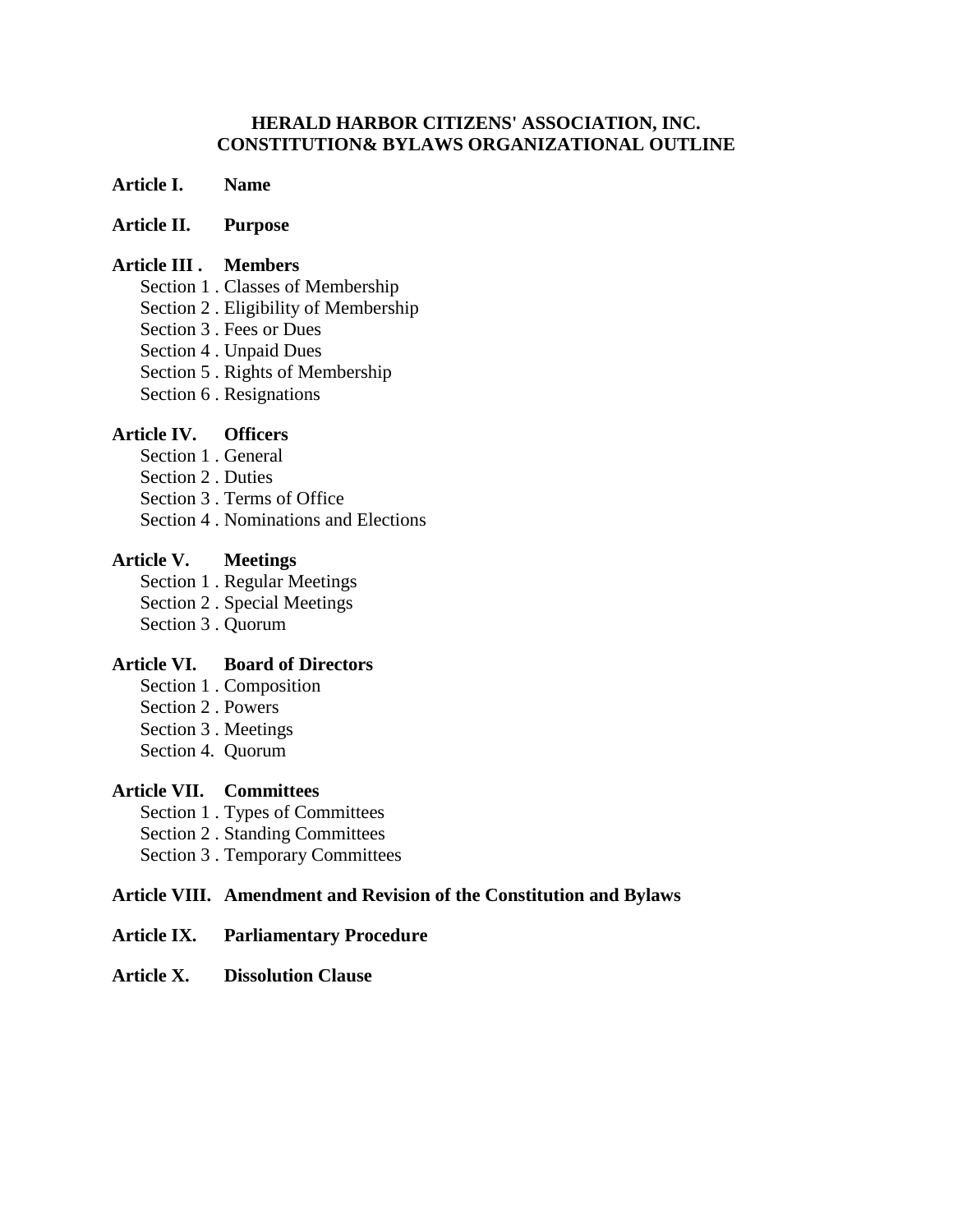# **THE CONSTITUTION AND BYLAWS OF THE HERALD HARBOR CITIZENS' ASSOCIATION, INCORPORATED**

#### **Article I. Name**

The name of the Association shall be The Herald Harbor Citizens' Association, Inc. (Incorporated July 25, 1927) herein referred to as the Association.

#### **Article II. Purpose**

- A. The purpose for which the corporation is formed, and the business or objectives to be carried on and promoted by it are as follows: Social and political, and to directly or indirectly improve the living conditions and promote the general welfare of the citizens of Herald Harbor, Maryland, or any other business in whole or in part that the corporation may be authorized to carry on and undertake in connection with a corporation of this character, and that said corporation is formed upon the rights, conditions and provisions herein expressed, and subject in all particulars to the limitations relating to corporations which are contained in the General Laws of the State.
- B. The Herald Harbor Citizens' Association, Inc. is a volunteer, participatory civic Association dedicated to fostering the cooperation and participation among the members of the Association, the property owners and residents of Herald Harbor on the Severn, in pursuit of activities beneficial to Herald Harbor.

## **Article III. Membership**

Section 1. Classes of Membership. The two types of membership are: (A) Individual persons, and (B) Couples

Section 2. Eligibility. All persons 18 years and older that are residents or property owners of all properties, parcels, and lots contained within the boundaries of Herald Harbor on the Severn, Long Point on the Severn, Severnside Farm, and east of the intersection of Old Herald Harbor Road and Valentine Creek Drive, are eligible to join and hold membership in the Association.

Section 3. Fees or Dues. Dues shall be collected annually. Members whose dues are in arrears shall be ineligible to vote. The dues of the Association shall be ten dollars (\$10.00) per annum for an individual and sixteen dollars (\$16.00) per annum for a couple. The dues of the Association will be due and payable in January of each year prior to or on the date of the January membership meeting.

Section 4. Unpaid Dues. Each year, members whose yearly dues are not paid prior to the January membership meeting will be sent a past due notice on July 1<sup>st</sup>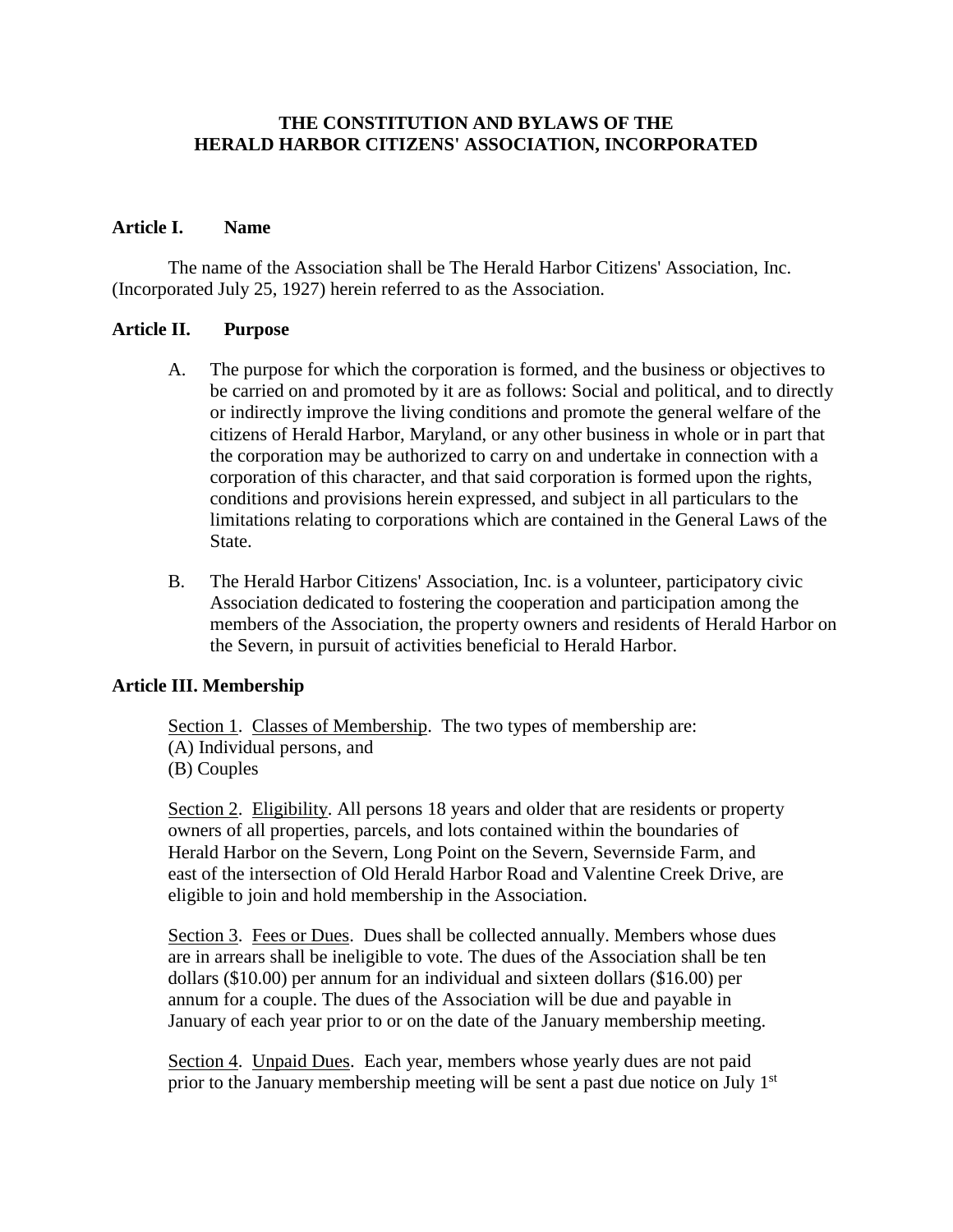from the Treasurer. If the dues are not received by the  $1<sup>st</sup>$  of January of the following year, they will be dropped from the membership roll.

Section 5. Rights of Membership. Members in good standing are those eligible members whose dues are paid up and current. Each member in good standing is entitled to attend the Association meetings, serve on Association committees, serve on the Board of Directors, if elected, and is entitled to one vote per person at Association meetings.

Section 6. Resignations. Members may resign from the Association at any time. Dues or fees paid are not refundable in whole or in part.

# **Article IV. Officers**

## Section 1. General

The officers of the Association shall constitute the membership of the Board of Directors. The officers of the Association will be members in good standing elected by the majority vote of the members in good standing present at the regular May meeting to the following offices: President, Vice President, Fiscal Officer of the Association, Treasurer, Secretary and four (4) Members-at-Large. Three of the Members-at-Large shall be elected at the May meeting. The immediate past President will serve as the fourth Member-at-Large (non-elected) for one year after leaving office. After one year if the elected President serves another term or if the immediate past President is not available, this Member-at Large position will be elected from the general membership. The President of the Association shall be the Chairman of the Board of Directors. Officers and the Chairman of the Standing Committees shall notify the President of the Association, before leaving, of their absence and the duties that may be required to be performed during their absence. In order to become an Officer of the Association, one must be a member in good standing for the immediate preceding calendar year of the year of the election.

## Section 2. Duties

- A) President. The President of the Association:
- 1. shall preside at all meetings of the Association, except committee meetings
- 2. shall be the official representative of the Association or designate, in writing, another officer of the Association to represent the Association for specific purposes
- 3. shall write opening remarks for the Association newsletter
- 4. shall be the Chairman of the Board of Directors and preside as parliamentarian or appoint a parliamentarian for the purpose of conducting meetings
- 5. shall set the agenda for regular and special meetings of the Association
- 6. shall set the agenda for meetings of the Board of Directors
- 7. shall be an ex officio member of all committees, except the Nominating committee and
- 8. shall supervise all temporary committees.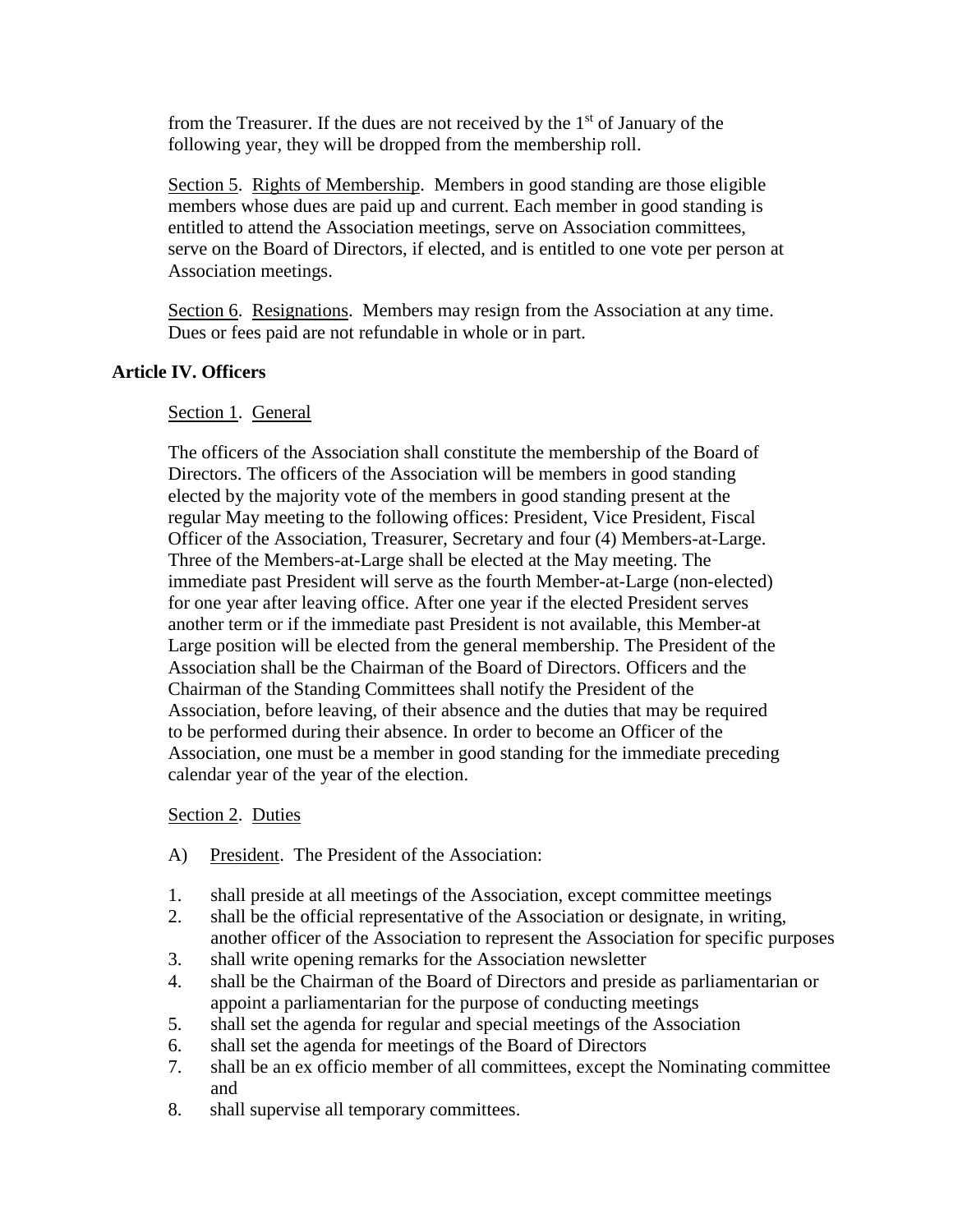- B) Vice President. The Vice President of the Association:
- 1. shall preside at meetings in absence of the President with the full authority of the President and
- 2. shall assume the office of the President of the Association and the duties and authority of the President in the event the office of the President is vacated. Upon assuming the office of President by the Vice President, the Board of Directors will elect a Vice President.
- C Fiscal Officer. The Fiscal Officer of the Association:
- 1. shall maintain the records of the "Roads Fund" capital account as established by bill 79-79 of the laws of Anne Arundel County as approved and enacted on July 3,1979
- 2. shall have disbursement authority for said account with the signature of another officer of the Association not to exceed an amount of \$300.00 for any one disbursement and not to exceed \$l500.00 over a period of one month.
- 3. shall keep an itemized account of all receipts and disbursements and submit a report at each Board meeting
- 4. shall prepare and submit a budget for the Special Community Benefit Fund in compliance with the County law
- 5. shall report to the general membership at regular meetings an accounting of the monies in the Special Community Benefit Fund and
- 6. shall be bonded in an amount not less than the amount overseen by the Fiscal Officer.
- D) Treasurer. The Treasurer of the Association:
- 1. shall pay bills incurred by the Association and authorized by either the Board of Directors or the membership by a majority vote of the members in good standing at a regular or special meeting
- 2. shall keep an itemized account of all receipts and disbursements and present a written report of the transactions at each regular meeting of the Association for the time period since the preceding meeting
- 3. shall maintain an accurate up-to-date list of the membership
- 4. shall submit his bookkeeping records of receipts and disbursements for the year together with the financial authorization and vouchers, and the annual report of the Treasurer shall be submitted to an auditor annually following the last regular meeting of the calendar year. The records of the Treasurer shall be kept for a period of ten years and
- 5. the Treasurer may recommend an assistant to assist with the duties of the office upon notification to the President.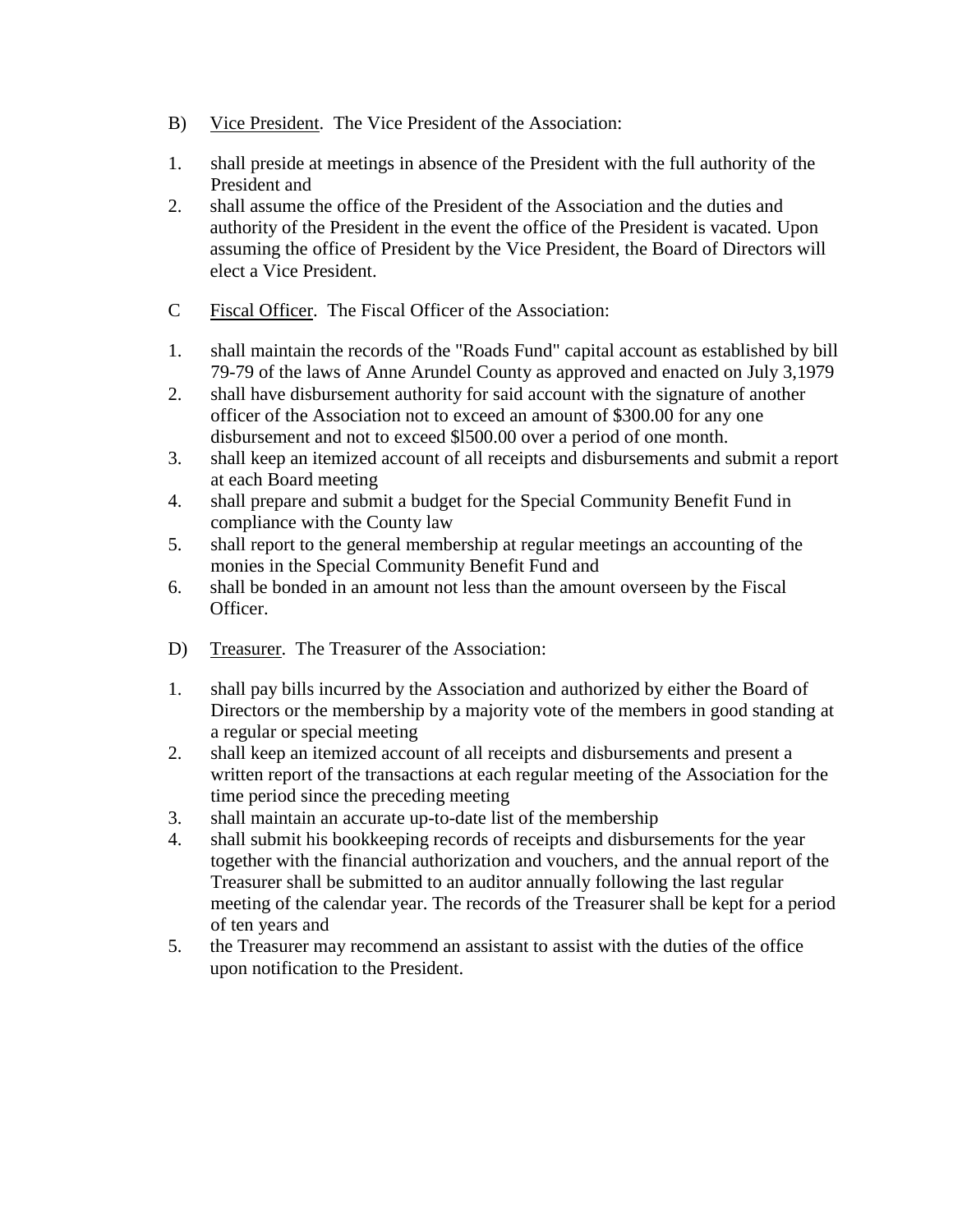- E) Secretary. The Secretary of the Association:
- 1. shall report in the minutes of all meetings the number of members present and the number of non-members present
- 2. shall keep and maintain an up-to-date file of incoming and outgoing correspondence in a logical and easily referenced manner
- 3. shall provide the President with a copy of the minutes of the last meeting prior to the next meeting
- 4. shall maintain a roster of the members of each committee of the Association
- 5. shall maintain the possession of the Corporate seal
- 6. shall record the minutes of all Board of Director meetings
- 7. shall be responsible for finding a replacement for recording the minutes of general membership meetings in the event of his/her absence and
- 8. may recommend as assistant to assist with the duties of the office upon notification to the President.
- F) Members-at-Large. The Members-at-Large of the Association:
- 1. shall attend the Board of Directors meetings
- 2. shall attend meetings of other organizations and report back to the Association
- 3. shall assist the President with organizing temporary committees as the need arises
- 4. shall help with the preparation of the Association newsletter for mailing

## Section 3. Terms of Office

The officers of the Association shall be elected at the regular May meeting for a term of one year.

## Section 4. Nominations and Elections

- A) Nominations
- 1. A Nomination committee shall be elected at the regular Association meeting three months preceding the meeting at which the election of the Association officers will occur.
- 2. The Nominating committee shall consist of five (5) members in good standing who shall elect a chairperson with a minimum of 3 votes from the 5 members of the committee.
- 3. The Nominating committee shall secure the consent of all candidates prior to the presentation.
- 4. The Nominating committee shall present a slate of candidates at the regular Association meeting two months preceding the meeting at which the election of the Association will occur.
- 5. The committee may in its discretion nominate more than one person for each office.
- 6. Nominations from the floor may be made by any member in good standing of the Association.
- 7. The Nominating committee will be terminated upon the completion of the Association election.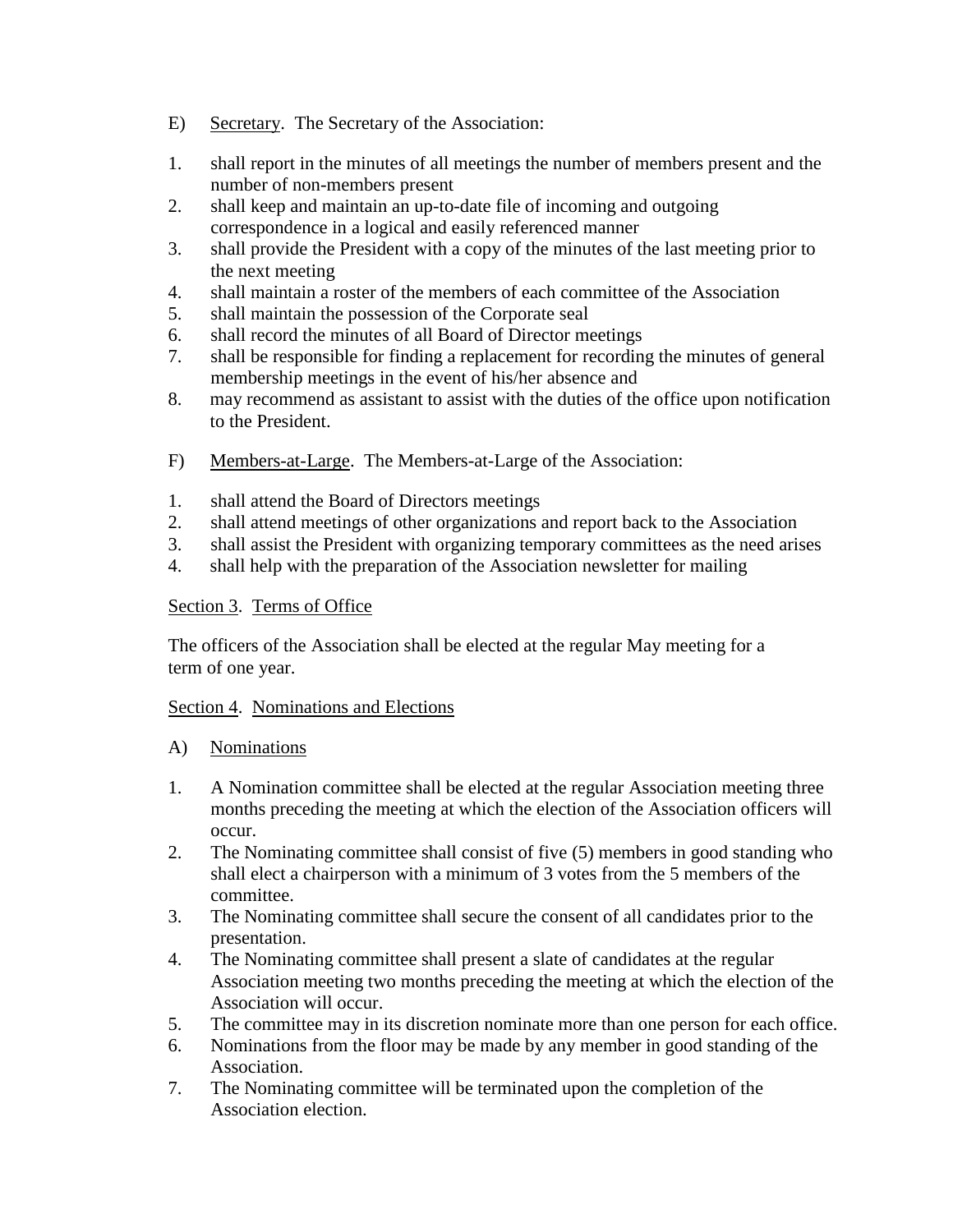- 8. All names of candidates nominated by either the Nominating committee or from the floor are to be published in the Association newsletter immediately prior to the meeting at which the election is to be held.
- 9. Members of the Nominating committee are ineligible to be on the slate of officers.
- 10. Current members of the Board of Directors are ineligible to serve on the Nominating committee.
- B) Elections
- 1. The officers of the Association shall be elected at the regular meeting designated for the election of officers.
- 2. The officers shall be elected to the office by a simple majority vote of the members in good standing present at the regular meeting designated for the election of officers, coupled with any absentee ballots received by the Nominating committee seven (7) days prior to the designated election meeting.
- 3. Officers of the Association elected at the regular meeting designated for the election shall assume the office for which they were elected the following day after the meeting and the results of the election shall be announced in the next Association newsletter.
- 4. The officers elected to the offices of the Association shall serve a term of one year until the next election, unless they resign.
- 5. Proxy votes shall not be allowed.
- 6. Votes for the election of officers shall be cast by members in good standing by means of a written ballot to be counted by the designees of the Chairman of the Nominating committee.
- 7. Members-at-Large shall be elected in the same manner as the officers except for the immediate past President who shall with his/her consent, fill one of the Member-at-Large positions.
- 8. Each person in good standing of the Association is entitled to one vote per person when present at an Association meeting for the purpose of conducting Association business and electing officers.
- 9. The election of officers will occur at the regular May meeting of the Association.

# Section 5. Vacancies

In the event an office other than the President becomes vacant, the Board of Directors, at their own discretion, will fill the vacancy. The person filling a vacant office shall serve the remainder of the term of the officer whose position was vacated unless elected to continue to serve in office. All officers and committee chairmen shall deliver to the President all books, papers and records of the business of the Association upon leaving office.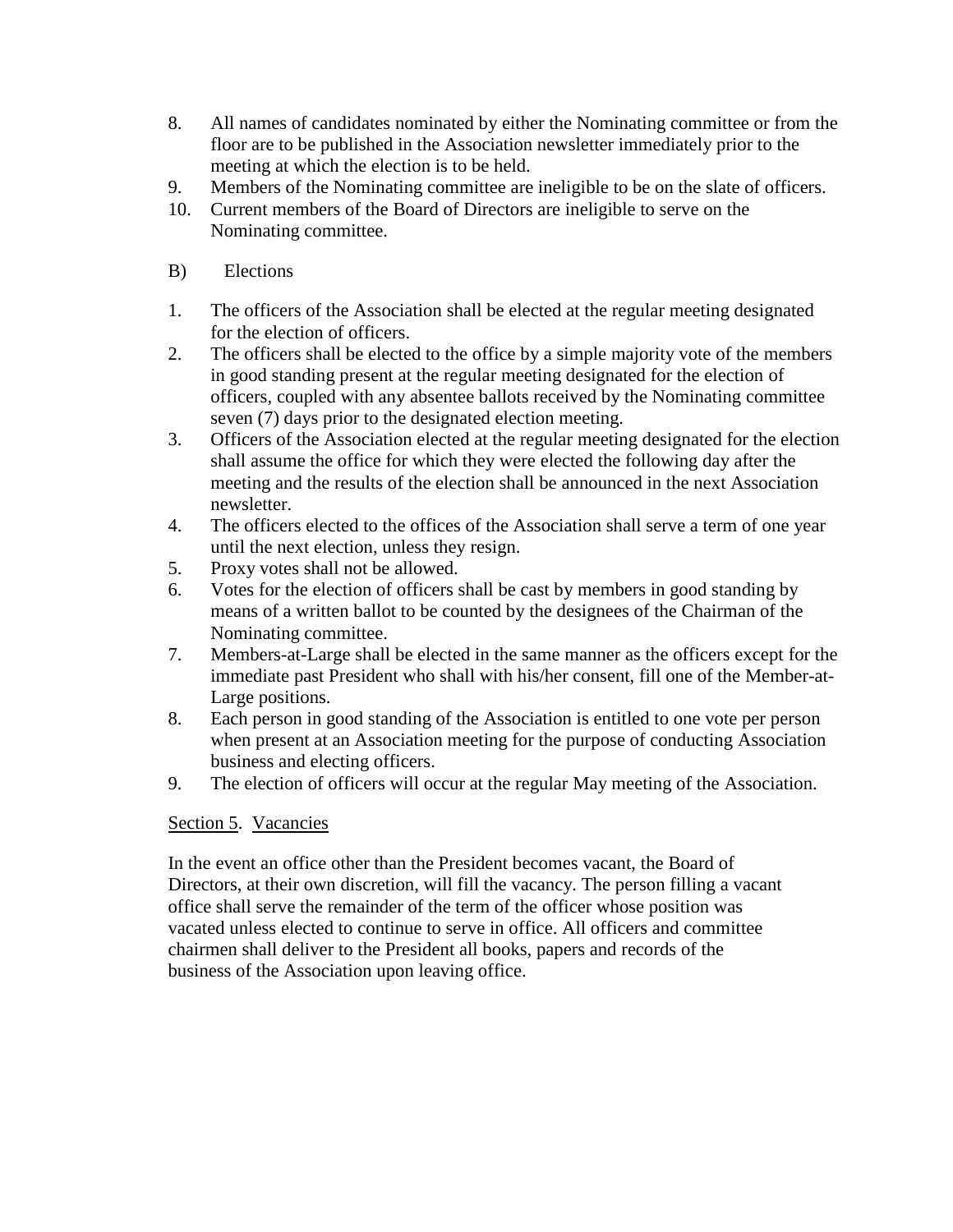## **Article V. Meetings**

Section 1. Regular Meetings of the Association shall be held monthly, except for June, August and December, on a date and time and place as announced in the Association newsletter.

Section 2. Special Meetings of the Association may be called by a majority vote of the Board of Directors, a majority vote of the members present at a regularly scheduled meeting of the Association, or upon the written request of twenty members in good standing of the Association to the Board of Directors and announced in the Association newsletter.

#### Section 3. Quorum

A quorum for all Association membership meetings shall consist of a minimum of fifteen members in good standing of the Association and at least three officers of the Association present at the meeting. Absent a quorum, no Association business may be conducted, except measures to obtain a quorum, proceed to adjournment, or recess.

#### Section 4. Voting

A simple majority of votes of the members in good standing present at an Association meeting shall prevail in the conducting of ordinary Association business and elections unless otherwise specified in the bylaws. The results of all votes taken will be recorded in the minutes of the meeting and announced in the next issue of the Association newsletter.

## **Article VI. Board of Directors**

#### Section 1. Composition

The Board of Directors shall consist of nine members including: The President, Vice President, Fiscal Officer, Treasurer, Secretary, and four Members-at-Large. The President shall be the Chairman of the Board of Directors.

#### Section 2. Authority Powers

The Board of Directors shall be the custodian of all property of the Association. The Board of Directors shall also transact all business of the Association between all Association meetings, not requiring approval of the membership of the Association , and report all such transactions at the next regular Association meeting.

#### Section 3. Meetings

The Board of Directors shall have ELEVEN (1) regular meetings per year to be held at a time and place and date as determined by the President of the Association.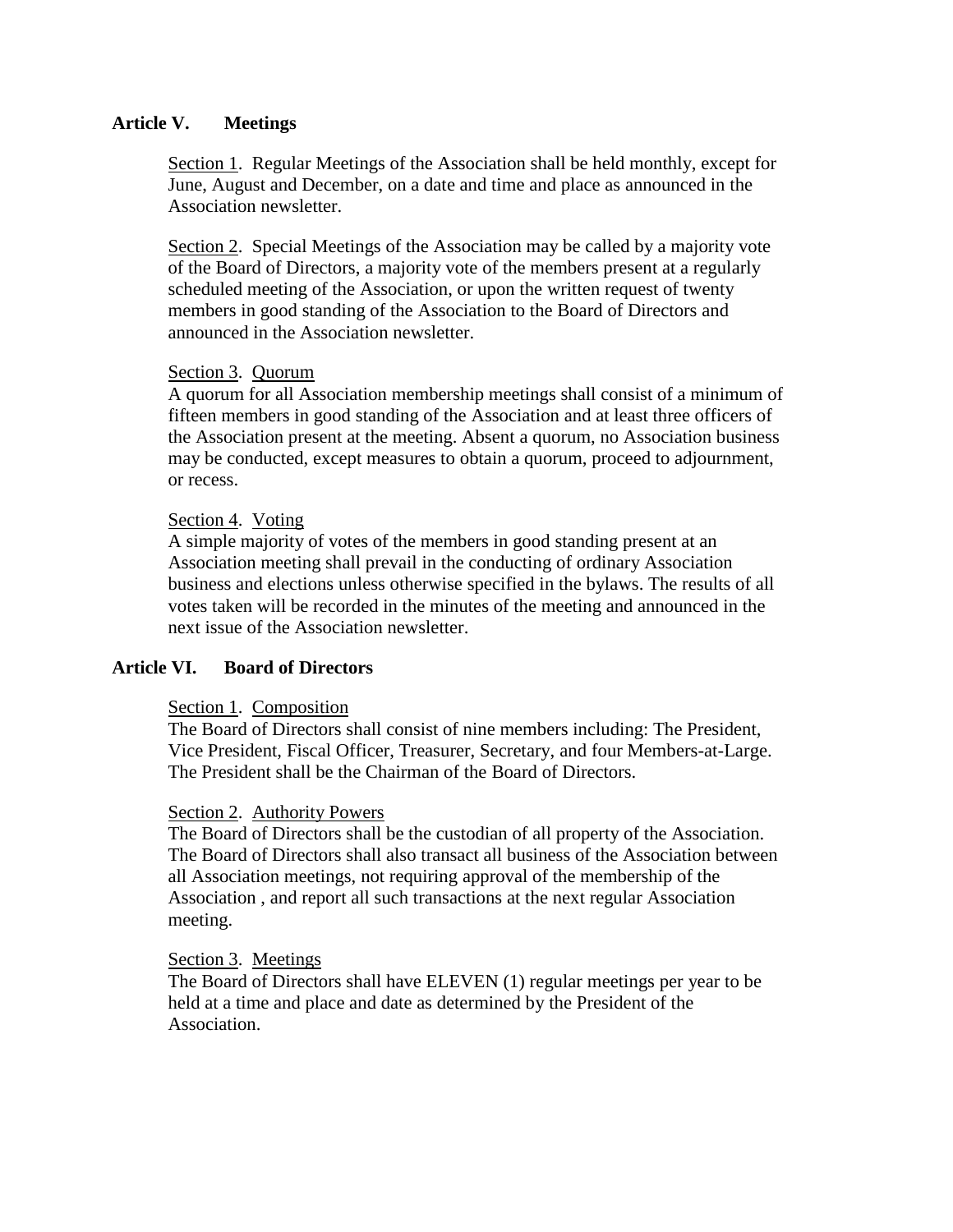Section 4. Quorum

A majority of the members of the Board of Directors must be present to constitute a quorum and conduct business.

Section 5. Special Meetings of the Board of Directors may be called by the Chairman of the Board of Directors, as necessary, as determined by the Chairman of the Board of Directors. A quorum, consisting of a majority of the members of the Board of Directors, must be present to conduct business. Special meetings, held by the Board of Directors, must be reported in the next published issue of the Association newsletter.

# **Article VII. Committees**

# Section 1. Types of Committees

- A) There shall be two types of committees: Standing Committees and Temporary committees.
- B) All committees may consist of one or more members in good standing.
- C) A Chairman for each committee shall be elected by a simple majority of the members of the committee present at the first meeting of the committee.
- D) Each committee shall draft a statement of the goals and objectives of the committee.
- E) All committees shall be subject to the supervision of the President in the performance of all functions and duties assigned to them.
- F) All committees shall report at each regular meeting of the Association.

# Section 2. Standing Committees

- A) The Constitution and Bylaws Committee shall conduct an ongoing review of the Constitution and Bylaws and make recommendations for additions, deletions and changes to the Constitution and Bylaws to the President from time to time, as deemed appropriate by the committee. The Constitution and Bylaws Committee will meet at least once in each of the months of March and October every year.
- B) The Editorial Committee shall be responsible for publishing the Association newsletter. The Editorial committee shall consist of the Editor of the newsletter, the current President and not less than one other member in good standing of the Association. The Editorial Committee shall be responsible for the content of the newsletter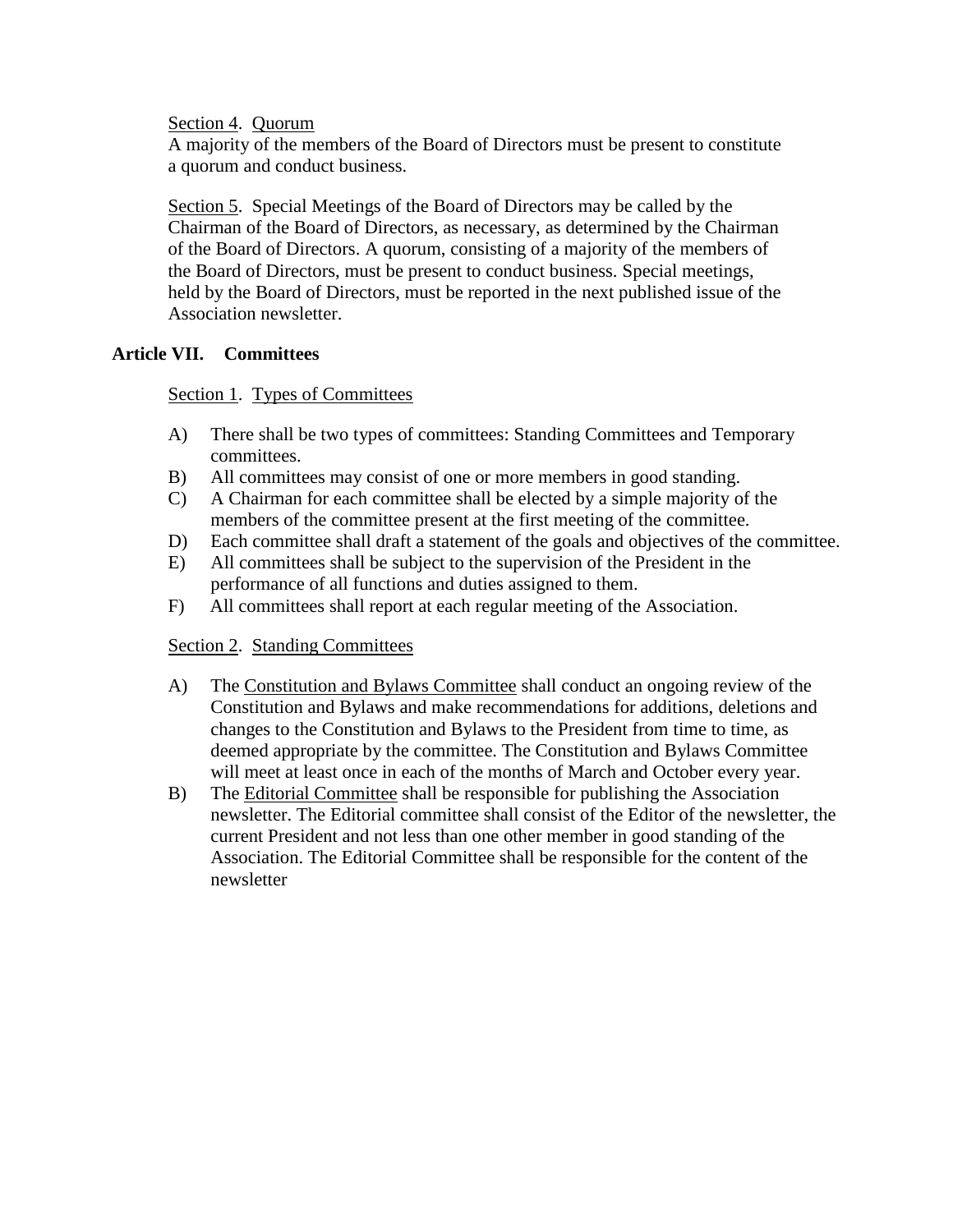C) The Eddy Road Boat Ramp Committee shall be responsible for operating, supervising and managing the Eddy Road Boat Ramp. The Boat Ramp Deputy shall be the authorized representative of the Association to enforce the rules. The committee shall have the authority to compose and enforce the rules for the use of the boat ramp, collect dues and fees for permits and issue permits for the use of the boat ramp. Violators of the rules for the use of the boat ramp will be subject to the boat ramp violation procedures as composed by the committee, reviewed by the Board of Directors and approved as part of the bylaws by the membership of the Association as follows:

# **Herald Harbor Citizens' Association, Inc. Boat Ramp Violation Procedures**

Upon the first and each subsequent violation of the rules for use of the Eddy Road Boat Ramp, the following shall occur:

- I. The key shall be relinquished to the Boat Ramp Deputy upon request.
- II. The permit holder shall write a letter to the HHCA Board of Directors describing the violation, the circumstances surrounding the violation , and any mitigating circumstances.
- III. If the permit holder wishes to be reinstated with a key, the request shall be in writing to the HHCA Board of Directors, P.O. Box 77, Crownsville, MD 21032.
- IV. Upon receipt of the letter, the Board shall
	- A. Advise the deputy of the receipt of the letter
	- B. Schedule a hearing of the following HHCA members:
		- 1. HHCA Board of Directors
		- 2. HHCA Boat Ramp Deputy
		- 3. HHCA member permit holder
		- 4. any witness or person having evidence and/or testimony related to the violation **OR**
	- B2.Issue a unilateral decision to either
		- 1. Return the key to the permit holder **either**
			- a. without a fine or penalty
			- b. upon payment of a fine, **or**
			- c. with a penalty deemed appropriate by the Board of Directors **OR**
		- 2. Withhold the key, Revoke the permit and the use of the ramp, **and** Advise the member under what terms and conditions Boat Ramp privileges will be restored.
- V. The Board of Directors shall advise, in writing, all parties involved of its decision either as a result of a unilateral decision within 15 days of the receipt of the letter or the result of the hearing within 15 days of the hearing.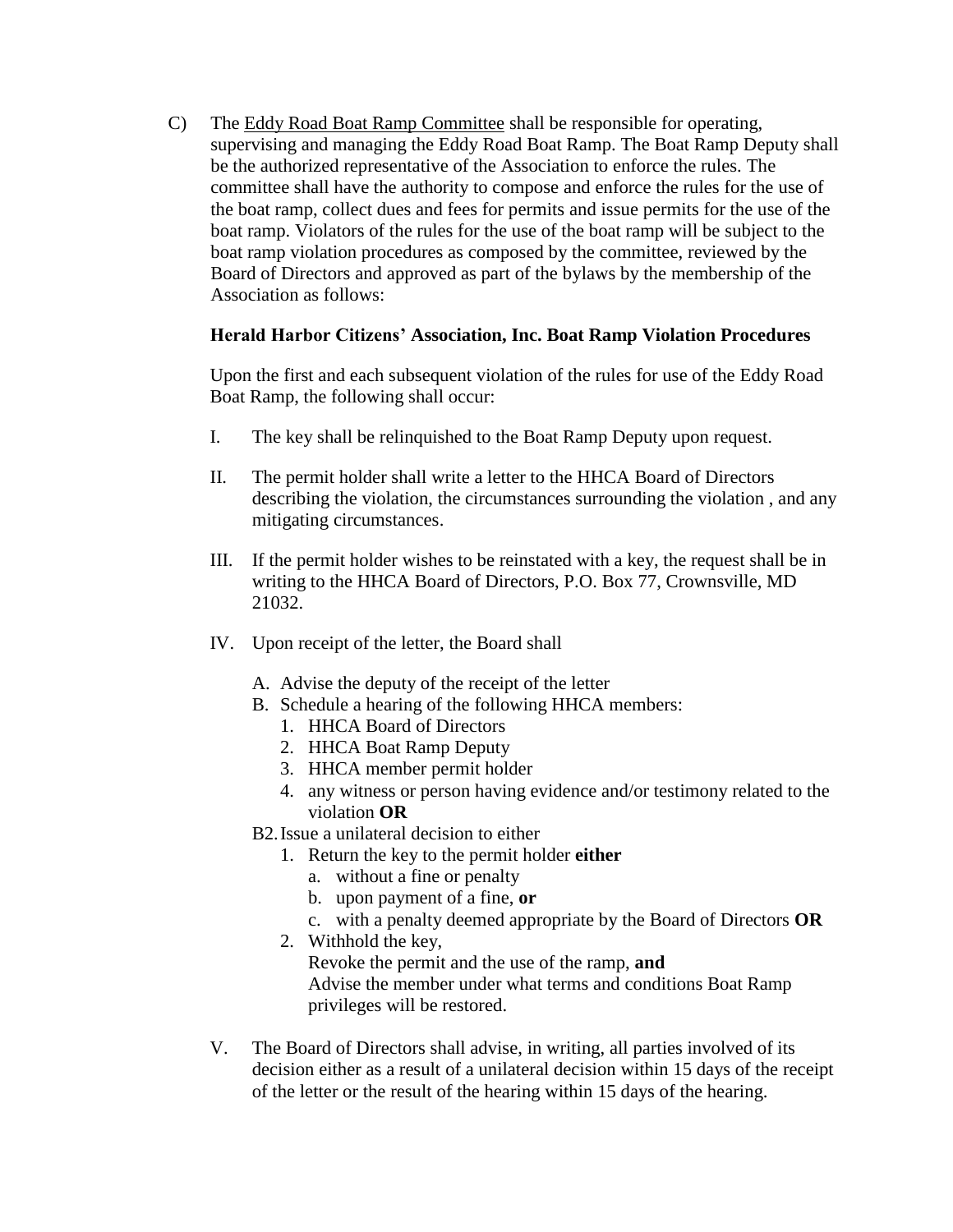- D) The Community Relations and Membership Committee shall solicit membership, contact new residents and promote good will within the community.
- E) The Community Improvements Projects Committee shall be responsible for the oversight and maintenance of the Community Beaches, for carrying out of special projects for the improvement of public and private property, the maintenance of the annual cleanup and shall generally encourage the improvement of the appearance of the community as well as suggest projects for this purpose to the Association.
- F) The Government Affairs Committee shall keep abreast of the actions of all agencies of Government which may concern the Association and report the same at regular meetings and shall when requested by the Association research and prepare positions on public issues for presentation before legislative hearings and other appropriate agencies.
- G) The Police Community Relations Committee shall act as a liaison between the Police Community Relations Council and this Association.
- H) The Severn Road/Bonaparte Beach Committee shall be responsible for operating and supervising the Severn Road/Bonaparte Beach. The committee shall have the authority to compose and enforce rules for the use of the beach, collect dues and fees for permits and issue permits for use of the beach. Violators of the rules of the beach will be subject to beach violation procedures as composed by the committee, reviewed by the Board of Directors and approved as part of the bylaws by the membership of the Association.

Section 3. Temporary Committees may be appointed for specific purposes and shall be subject to the supervision of the President of the Association and shall be terminated and cease their activities at the discretion of the President or at the direction of the Board of Directors.

# **Article VIII. Amendment and Revision of the Constitution and Bylaws**

Section 1. Procedure for Amending the Constitution and Bylaws

- A) Proposals to change by amendment the Constitution and Bylaws of the Association
	- 1. may be made only at regular meetings of the Association and
	- 2. submitted to the Board of Directors for review and recommendation by the Constitution and Bylaws Committee.
- B) The committee shall report to the next regular meeting of the Association the proposed amendment in written form.
- C) Proposed amendments shall then be open to discussion and revision at the next regular meeting.
- D) The proposed amendment shall be published in the next issue of the Association newsletter.
- E) At the next regular meeting following the publication of the proposed amendment, the proposed amendment shall be voted upon and shall require a 2/3 majority vote of the members in good standing present at the meeting for adoption as part of the Constitution and Bylaws of the Association.
- F) Upon adoption, the amendment will be published in the next issue of the Association newsletter and take effect upon the date of the next regular meeting.